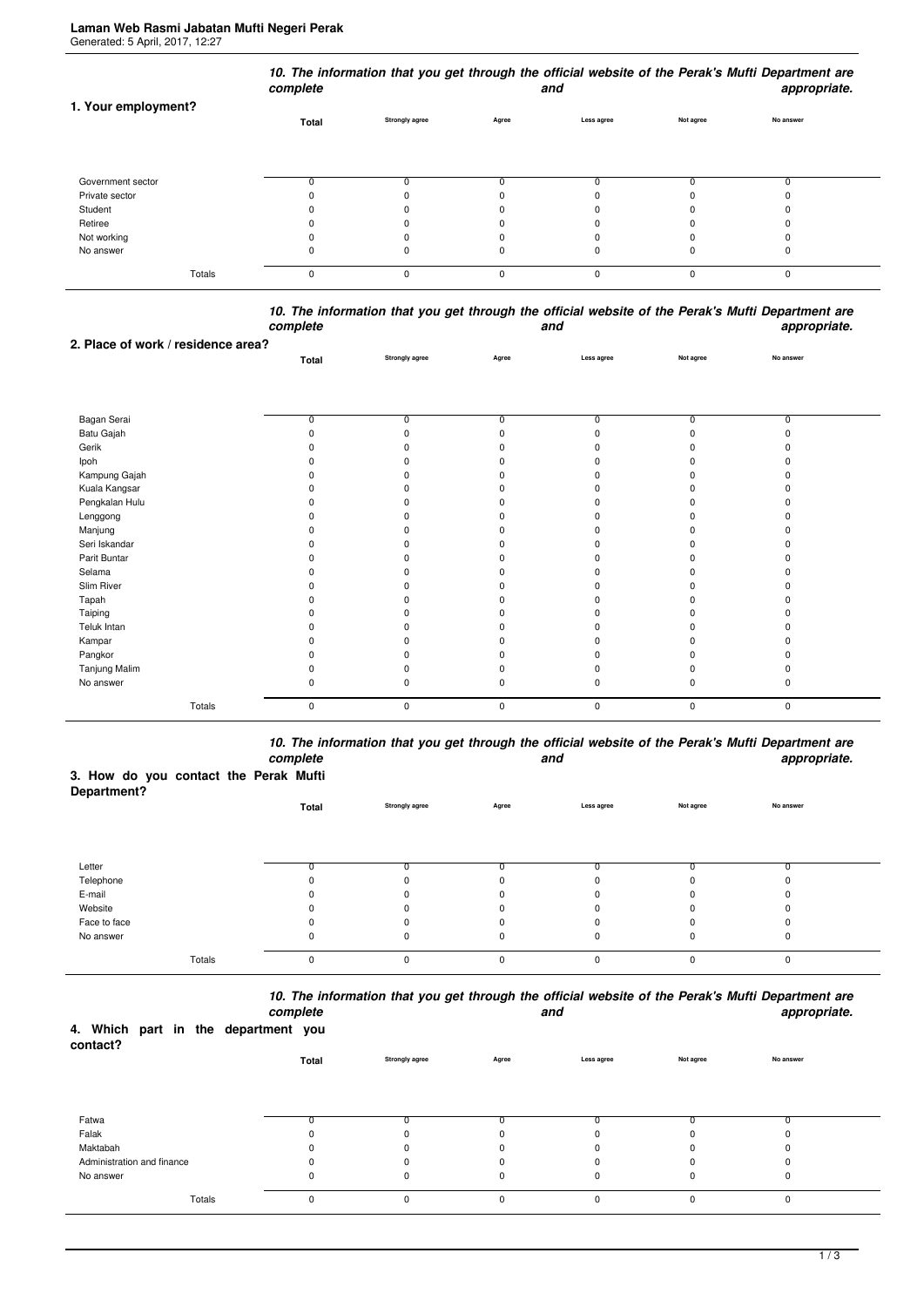|                                                                 | complete |                       |       | and         |             | 10. The information that you get through the official website of the Perak's Mufti Department are<br>appropriate. |  |
|-----------------------------------------------------------------|----------|-----------------------|-------|-------------|-------------|-------------------------------------------------------------------------------------------------------------------|--|
| 5. Please indicate the services provided by<br>this department. |          |                       |       |             |             |                                                                                                                   |  |
|                                                                 | Total    | <b>Strongly agree</b> | Agree | Less agree  | Not agree   | No answer                                                                                                         |  |
|                                                                 |          |                       |       |             |             |                                                                                                                   |  |
| The Issuance Of Fatwa                                           | 0        |                       |       |             |             | ŋ                                                                                                                 |  |
| Management Of Tauliah                                           |          |                       |       |             |             |                                                                                                                   |  |
| Self Declaration Friday                                         |          |                       |       |             |             |                                                                                                                   |  |
| <b>Islamic Concern</b>                                          |          |                       |       |             |             |                                                                                                                   |  |
| Determination / Check Direction Of<br>Qiblah                    | 0        |                       |       |             |             |                                                                                                                   |  |
| Preparation Of Hijri Timetable / Prayer<br>Times                | 0        | $\Omega$              |       | 0           | $\Omega$    | ŋ                                                                                                                 |  |
| Sun's Observation / Moon's Observation                          | 0        |                       |       |             |             |                                                                                                                   |  |
| No answer                                                       | 0        |                       |       |             |             |                                                                                                                   |  |
| Totals                                                          | 0        | 0                     | 0     | $\mathbf 0$ | $\mathbf 0$ | $\mathbf 0$                                                                                                       |  |

## *10. The information that you get through the official website of the Perak's Mufti Department are* **and** and **appropriate.**

|                    |  | complete                                    |
|--------------------|--|---------------------------------------------|
|                    |  | 6. Your opinion about management            |
|                    |  | ccredited teaching service to teach Islamic |
| in state of Perak. |  |                                             |

| <b> .</b> .       | Total | Strongly agree | Agree | Less agree | Not agree | No answer |  |
|-------------------|-------|----------------|-------|------------|-----------|-----------|--|
|                   |       |                |       |            |           |           |  |
| Excellent         |       |                |       |            |           |           |  |
| Very satisfactory |       |                |       |            |           |           |  |
| Satisfactory      |       |                |       |            |           |           |  |
| Less satisfactory |       |                |       |            |           |           |  |
| Not satisfactory  |       |                |       |            |           |           |  |
| No answer         |       |                |       |            | 0         |           |  |
| Totals            |       |                |       |            |           |           |  |

## *10. The information that you get through the official website of the Perak's Mufti Department are*

| Recognition credential of Islamic<br>7.<br>teaching to candidates who managed to<br>brings many benefits to the community. | complete |                       | iv. The imeninguou and you got an ought are onnoist website of and I clan 3 marti Department are<br>and |            |           |           |  |
|----------------------------------------------------------------------------------------------------------------------------|----------|-----------------------|---------------------------------------------------------------------------------------------------------|------------|-----------|-----------|--|
|                                                                                                                            | Total    | <b>Strongly agree</b> | Agree                                                                                                   | Less agree | Not agree | No answer |  |
|                                                                                                                            |          |                       |                                                                                                         |            |           |           |  |
| Strongly agree                                                                                                             |          |                       |                                                                                                         |            |           |           |  |
| Agree                                                                                                                      |          |                       |                                                                                                         |            |           |           |  |
| Less agree                                                                                                                 |          |                       |                                                                                                         |            |           |           |  |
| Not agree                                                                                                                  |          |                       |                                                                                                         |            |           |           |  |
| No answer                                                                                                                  |          |                       |                                                                                                         |            |           |           |  |
| Totals                                                                                                                     |          | ŋ                     | $\Omega$                                                                                                | $\Omega$   |           | $\Omega$  |  |

*10. The information that you get through the official website of the Perak's Mufti Department are complete and appropriate.*

**8. Service of checking qiblah direction that provided is:**

| provided is.      | Total | Strongly agree | Agree    | Less agree | Not agree | No answer |  |
|-------------------|-------|----------------|----------|------------|-----------|-----------|--|
|                   |       |                |          |            |           |           |  |
| Excellent         |       |                |          |            |           |           |  |
| Very satisfactory |       | $\Omega$       |          |            |           |           |  |
| Satisfactory      |       | ŋ              |          |            |           |           |  |
| Less satisfactory |       |                |          |            |           |           |  |
| Not satisfactory  |       |                |          |            |           |           |  |
| No answer         | 0     | 0              |          | 0          | 0         | υ         |  |
| Totals            | 0     | 0              | $\Omega$ | $\Omega$   | $\Omega$  | 0         |  |